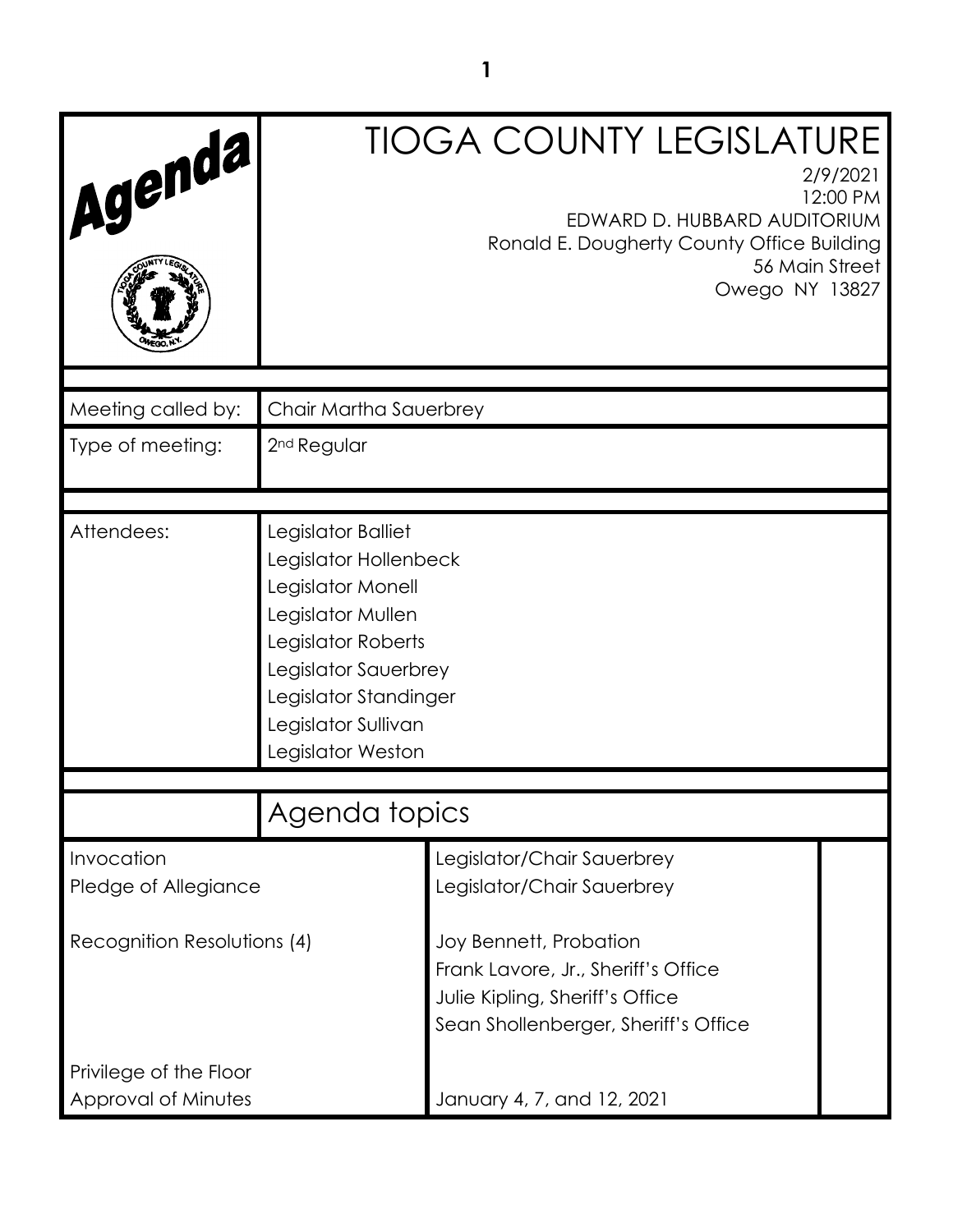| Petitions, Communications & Notices<br>Appointments/Reappointments<br><b>Reports Standing Committees</b> |                                                                                                                                                                                                                                                                                                                                                                                                                                                                                                                                                                                                                            |  |
|----------------------------------------------------------------------------------------------------------|----------------------------------------------------------------------------------------------------------------------------------------------------------------------------------------------------------------------------------------------------------------------------------------------------------------------------------------------------------------------------------------------------------------------------------------------------------------------------------------------------------------------------------------------------------------------------------------------------------------------------|--|
| <b>RESOLUTIONS:</b>                                                                                      | 1. Appoint Member to Board of Ethics<br>2. Set Public Hearing for 2021 Annual Agricultural District Inclusions<br>3. Home Rule Request in Support of S2031/A4044: Amend County<br>Law and Tax Law, in Relation to Authorizing the County of Tioga<br>to Impose an Additional Surcharge to Pay for Costs Associated<br>with Updating the Telecommunication Equipment and<br>Telephone Services Needed to Provide an Enhanced 911<br>Emergency Telephone System to Serve Such County and<br>Providing for the Repeal of Such Provisions Upon Expiration<br>Thereof                                                           |  |
|                                                                                                          | 4. Resolution to Approve a Sole Source Contract and<br>Maintenance Agreement between Tioga County Probation<br>Department and AutoMon, LLC to Provide Software and<br>Maintenance of the Caseload Explorer Product<br>5. Authorizing the Implementation and Funding of 100% of the<br>Costs of a Transportation Project which may be Eligible for<br>Federal Aid and/or State Aid, or Reimbursement from Bridge NY<br>Funds                                                                                                                                                                                                |  |
|                                                                                                          | 6. Award Construction West Creek Road Bridge BIN: 3335200<br>7. Amend Budget & Appropriate Funds - Public Health<br>8. Approve Funding 2020 Youth Bureau Program Funding Increase<br>9. Re-Establish Prior Year 2020 Unspent Funds for 2021 Budget -<br>Social Services (JD Program)<br>10. Re-Establish Prior Year 2020 Unspent Funds for 2021 Budget -<br>Social Services (RTA Program)<br>11. Authorize Appointment: Network Administrator<br>12. Appointment of Democratic Deputy Commissioner of Elections<br><b>Board</b><br>13. Authorize Waiver of 90-Delay Hiring Delay - Department of<br><b>Social Services</b> |  |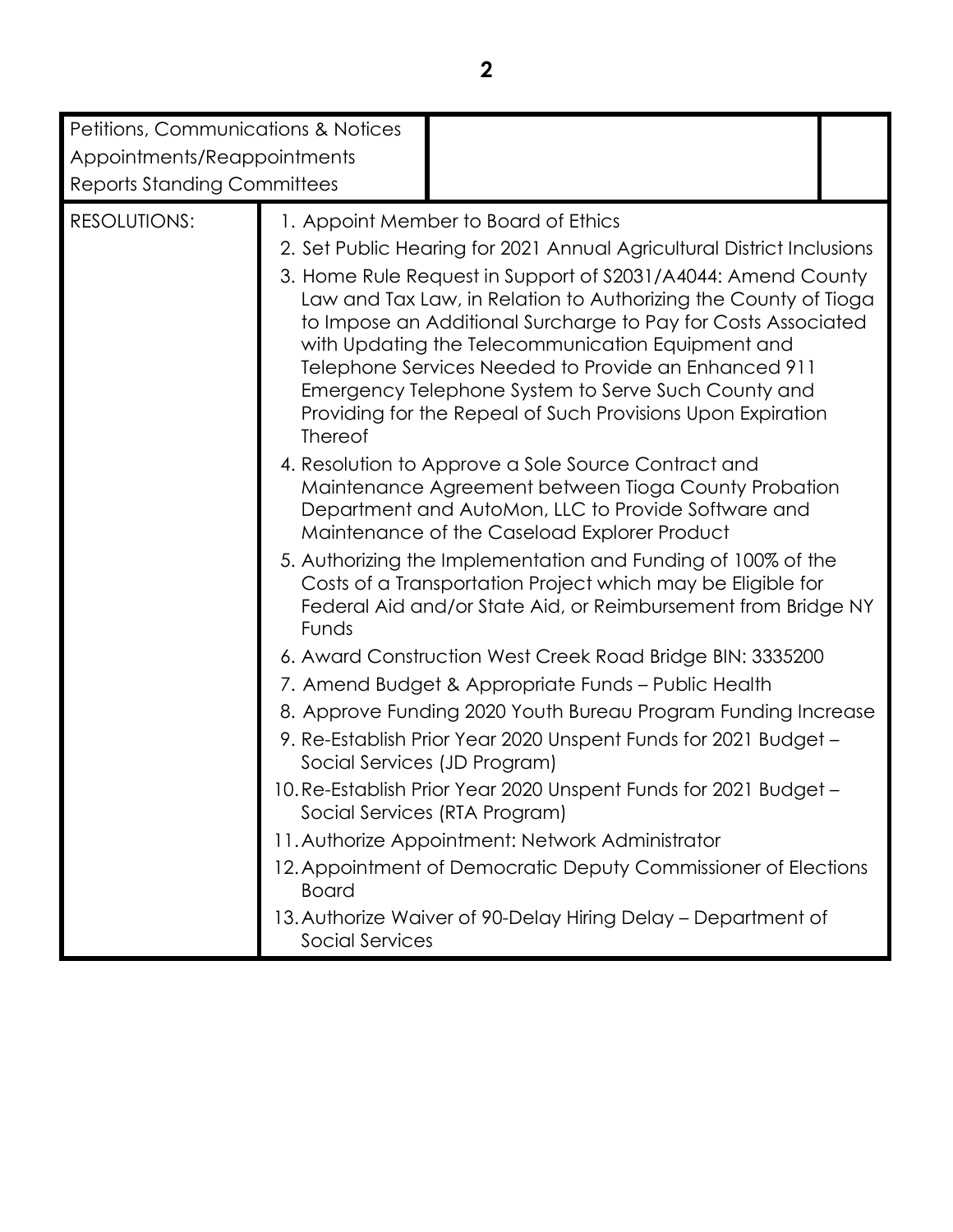# REFERRED TO: PUBLIC SAFETY COMMITTEE

# RESOLUTION NO. -21 RESOLUTION RECOGNIZING DONNA JOY BENNETT'S 39 YEARS OF DEDICATED SERVICE TO TIOGA COUNTY

WHEREAS: Joy Bennett began her employment with Tioga County on March 23, 1981 as a Caseworker at Tioga County Department of Social Services. On October 27, 1986, Joy accepted the position of Probation Officer with the Tioga County Probation Department. She was promoted to Senior Probation Officer on January 13, 1992. She was promoted to Probation Supervisor on June 30, 1992; and promoted to Probation Director on January 15, 2003 which is the position she will retire from; and

WHEREAS: Joy Bennett has been a dedicated and loyal employee in the performance of her duties and responsibilities during the past 39 years. During those 39 years, she was a staunch advocate for the citizens of Tioga County at the State and National level through her representation and leadership as the President of the NYS Council of Probation Administrators (COPA) and participation in the American Probation and Parole Association (APPA). In addition, Joy was at the forefront of the statewide Probation Reform efforts becoming an authority and resource regarding Leandra's Law legislation, and a valuable voice during the role out of Raise the Age legislation, bail reform, and implementation of the Caseload Explorer data system; and

WHEREAS: Joy Bennett will retire on January 31, 2021; therefore be it

RESOLVED: That the Tioga County Legislature, on its own behalf, as well as on behalf of the citizens of Tioga County, express sincere gratitude to Joy Bennett for her thirty-nine years of dedicated and loyal service to Tioga County and it is most vulnerable citizens; and be it further

RESOLVED: That this resolution be spread upon the minutes of this meeting and a certified copy be presented to this loyal, dedicated and outstanding employee, Joy Bennett.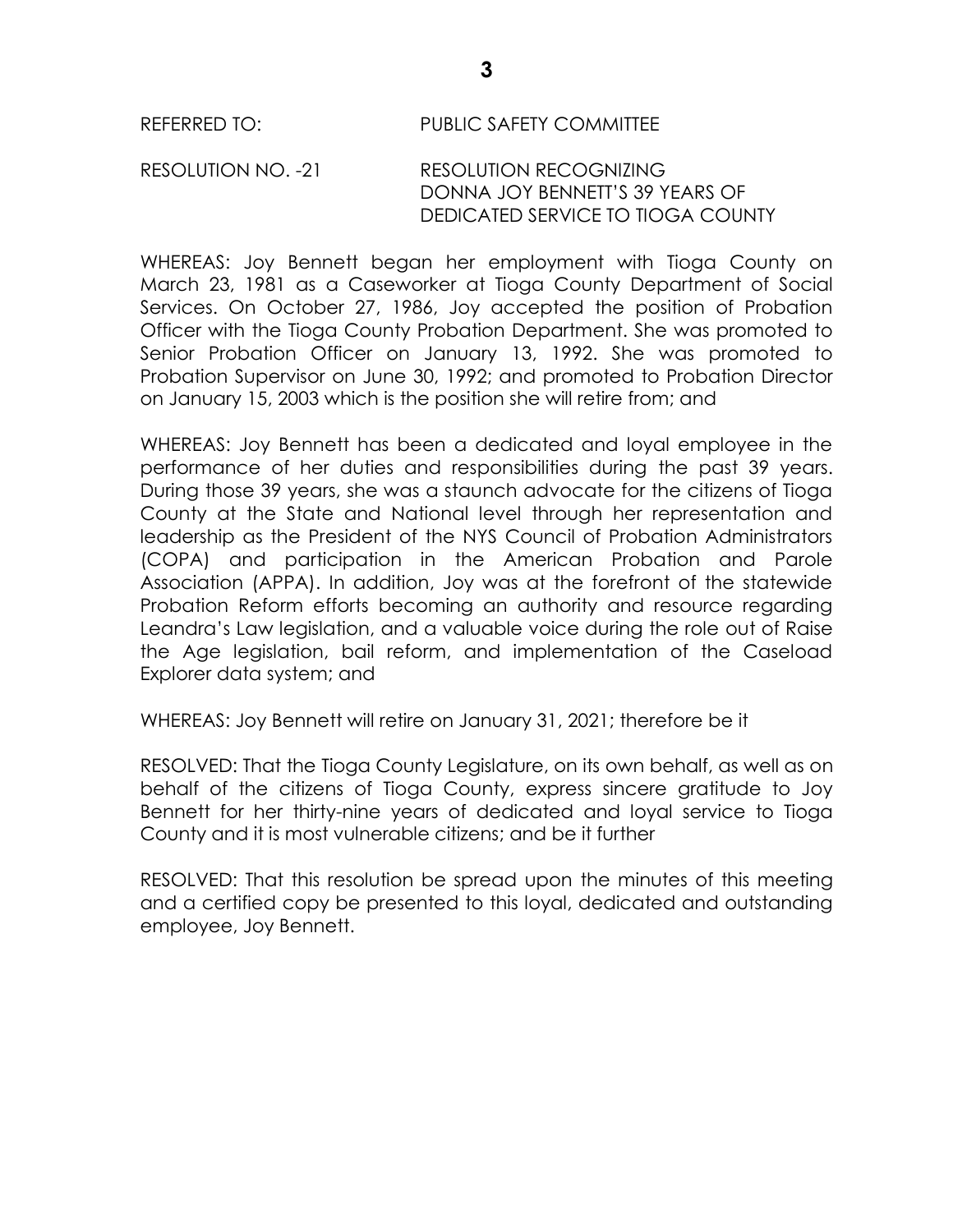# RESOLUTION NO. -21 RESOLUTION RECOGNIZING FRANK LAVORE'S 24 YEARS OF DEDICATED SERVICE TO TIOGA COUNTY

WHEREAS: Frank Lavore was appointed as a Corrections Officer on March 8, 1997; promoted to Corrections Sergeant on April 13, 2000; promoted to Deputy Sheriff on December 30, 2000; and promoted to his present position of Sergeant, Road Patrol on August 24, 2013; and

WHEREAS: Frank Lavore has been dedicated and loyal in the performance of his duties and responsibilities during the past 24 years to Tioga County, thereby earning the respect of his colleagues and peers throughout Tioga County; and

WHEREAS: Frank Lavore retired from the Tioga County Sheriff's Office on January 29, 2021; therefore be it

RESOLVED: That the Tioga County Legislature, on its own behalf, as well as on behalf of the citizens of Tioga County, express sincere gratitude to Frank Lavore for his 24 years of dedicated and loyal service to the residents of Tioga County; and be it further

RESOLVED: That this resolution be spread upon the minutes of this meeting and a certified copy be presented to this outstanding employee, Frank Lavore.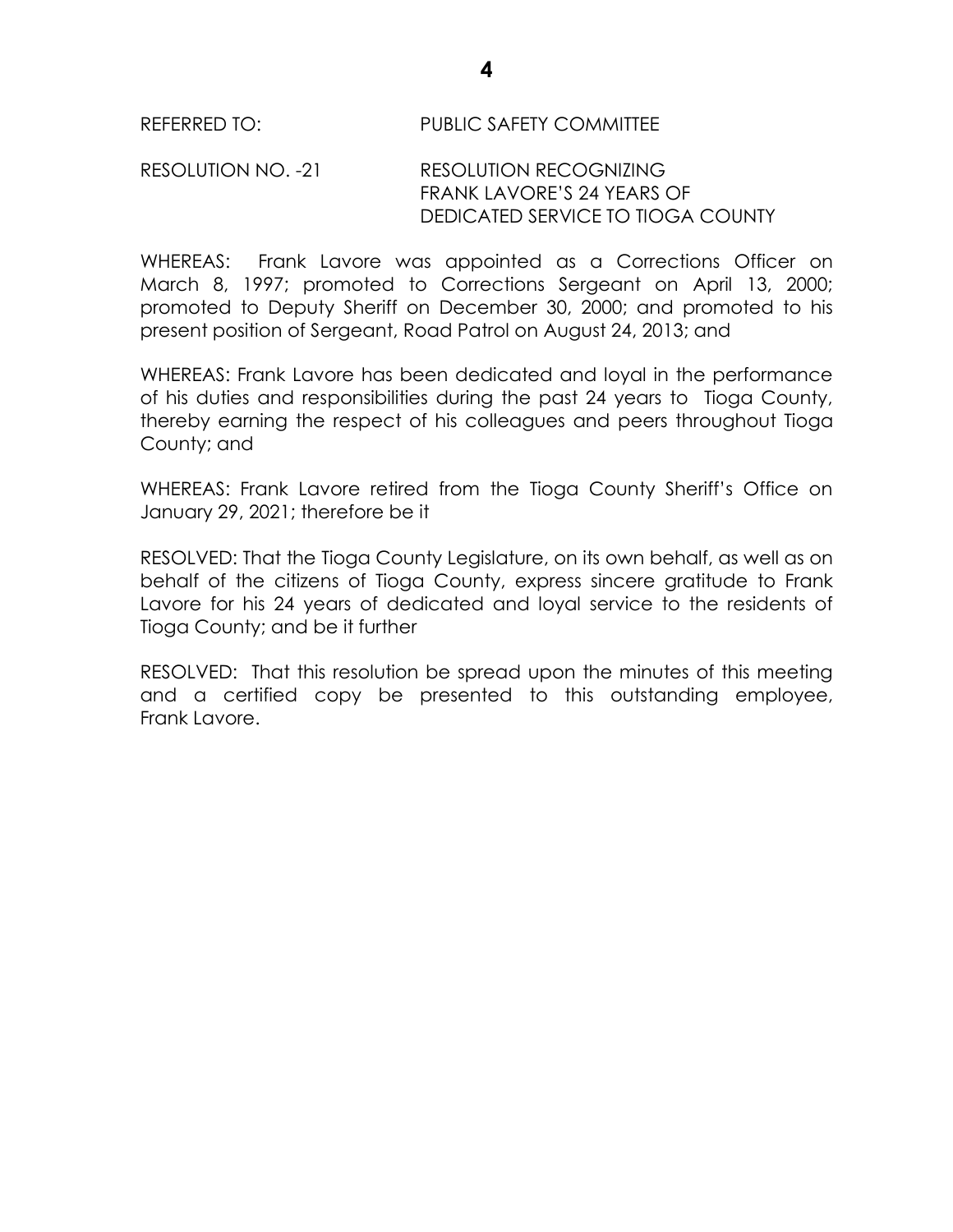# RESOLUTION NO. -21 RESOLUTION RECOGNIZING JULIE KIPLING'S 22 YEARS OF DEDICATED SERVICE TO TIOGA COUNTY

WHEREAS: Julie Kipling was appointed as a Corrections Officer on January 27, 1999; appointed as a part-time Deputy Sheriff on April 27, 1999; appointed as full-time Deputy Sheriff on January 26, 2002; promoted to Sergeant, Road Patrol on December 24, 2016; and promoted to her present position of Investigator on January 1, 2018; and

WHEREAS: Julie Kipling has been dedicated and loyal in the performance of her duties and responsibilities during the past 22 years to Tioga County, thereby earning the respect of her colleagues and peers throughout Tioga County; and

WHEREAS: Julie Kipling will retire from the Tioga County Sheriff's Office on February 27, 2021; therefore be it

RESOLVED: That the Tioga County Legislature, on its own behalf, as well as on behalf of the citizens of Tioga County, express sincere gratitude to Julie Kipling for her 22 years of dedicated and loyal service to the residents of Tioga County; and be it further

RESOLVED: That this resolution be spread upon the minutes of this meeting and a certified copy be presented to this outstanding employee, Julie Kipling.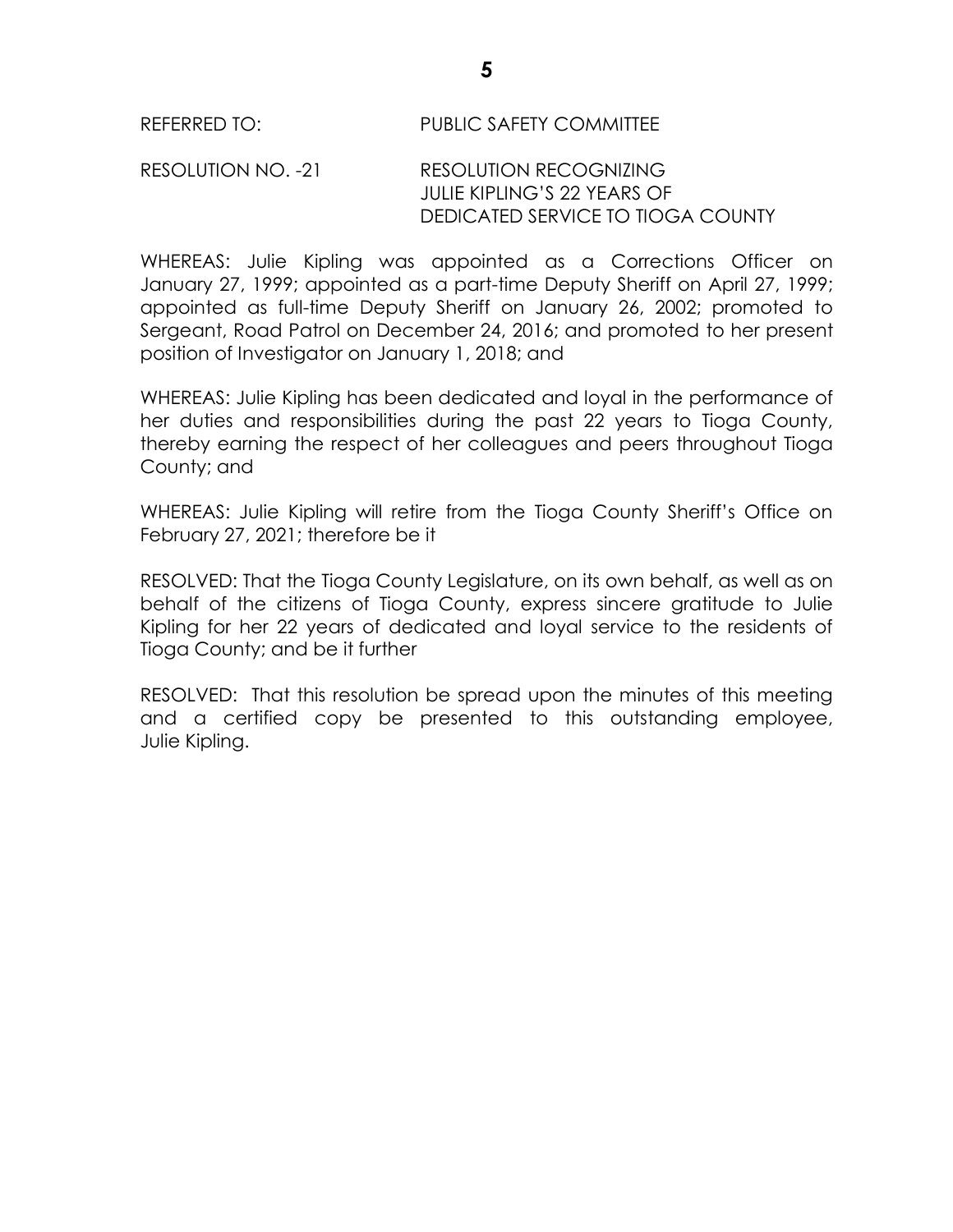# RESOLUTION NO. -21 RESOLUTION RECOGNIZING SEAN SHOLLENBERGER'S 20 YEARS OF DEDICATED SERVICE TO TIOGA COUNTY

WHEREAS: Sean Shollenberger was appointed as a Corrections Officer on September 20, 1995; promoted to Corrections Sergeant on September 26, 1998; transferred to Tompkins County and then transferred back to Tioga County as a Corrections Officer on October 15, 2006; and

WHEREAS: Sean Shollenberger has been dedicated and loyal in the performance of his duties and responsibilities during his 20 years of employment with Tioga County, thereby earning the respect of his colleagues and peers throughout Tioga County; and

WHEREAS: Sean Shollenberger retired from the Tioga County Sheriff's Office on February 1, 2021; therefore be it

RESOLVED: That the Tioga County Legislature, on its own behalf, as well as on behalf of the citizens of Tioga County, express sincere gratitude to Sean Shollenberger for his 20 years of dedicated and loyal service to the residents of Tioga County; and be it further

RESOLVED: That this resolution be spread upon the minutes of this meeting and a certified copy be presented to this outstanding employee, Sean Shollenberger.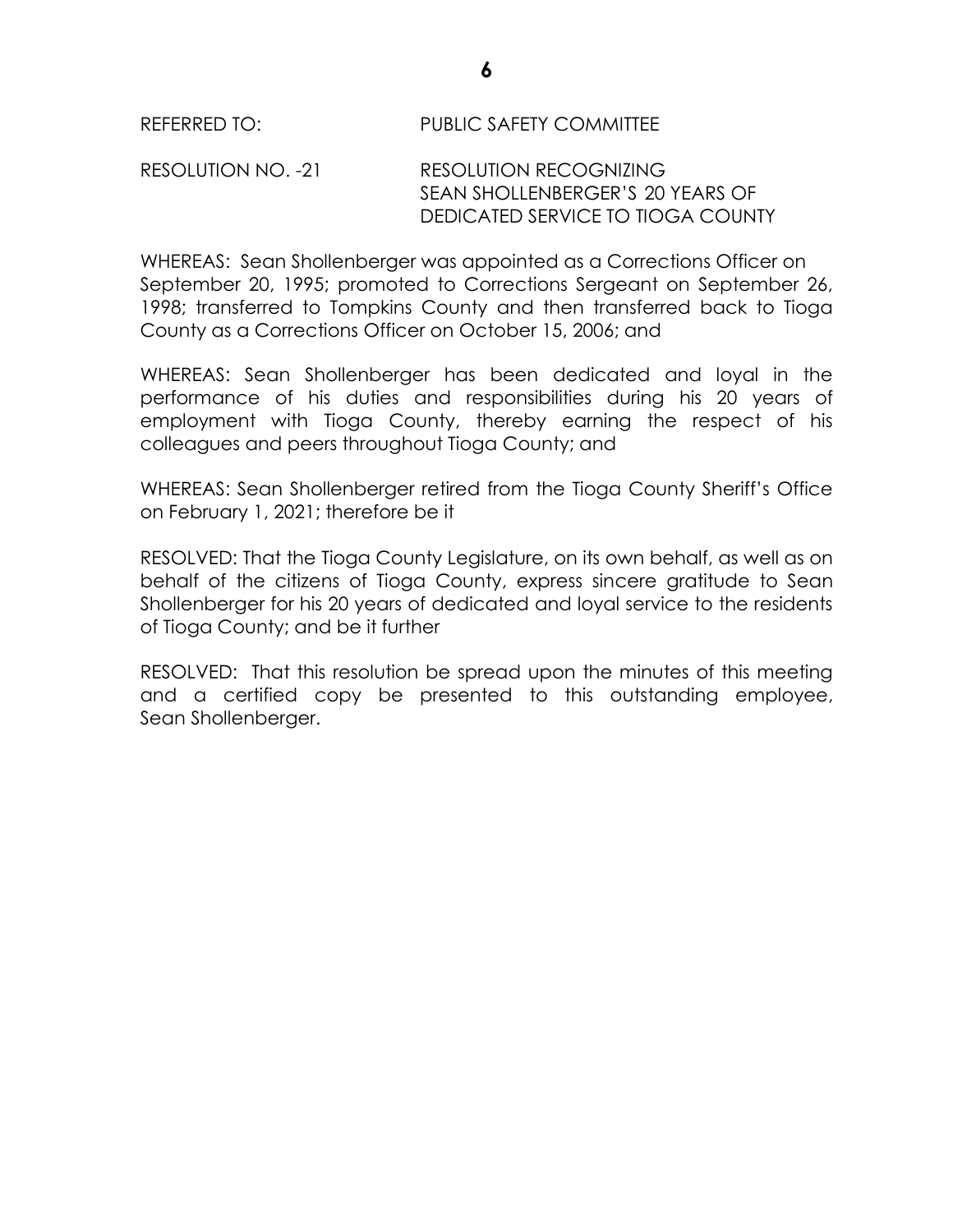| REFERRED TO: | <b>LEGISLATIVE WORKSESSION</b> |
|--------------|--------------------------------|
|              |                                |

RESOLUTION NO. -21 APPOINT MEMBER TO BOARD OF ETHICS

WHEREAS: Tioga County Ethics Policy, Section II, Subsection VI (B) – Ethics Board Membership states members who have served two full three-year terms may not be reappointed for at least one year after the expiration of their last term; and

WHEREAS: Stuart Yetter, Jr. will conclude his two full three-year terms as of March 31, 2021; and

WHEREAS: Charles E. Davis, a resident of Richford, NY has agreed to serve on the Board of Ethics to fill the vacancy of Stuart Yetter, Jr.; therefore be it

RESOLVED: That Charles E. Davis be and hereby is appointed to the Board of Ethics for a three-year term effective April 1, 2021 through March 31, 2024.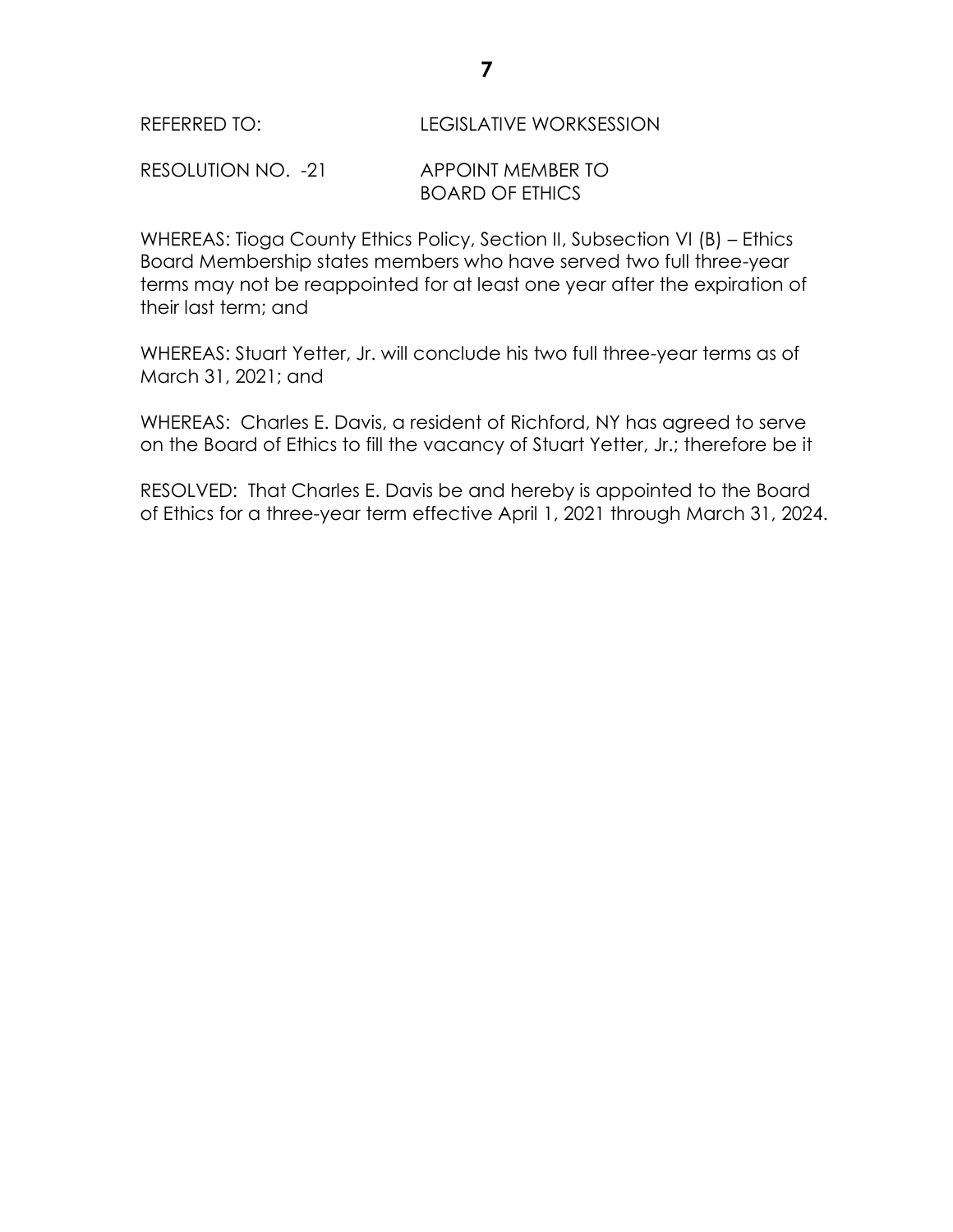# REFERRED TO: ED&P COMMITTEE

#### RESOLUTION NO. -21 SET PUBLIC HEARING FOR 2021 ANNUAL AGRICULTURAL DISTRICT INCLUSIONS

WHEREAS: The Tioga County Legislature, as per Resolution 296-03 designated January 2<sup>nd</sup> through January 31<sup>st</sup> as the official annual enrollment period for inclusion of viable agricultural properties in agricultural districts as required by §303-B of the NYS Agricultural and Markets Law 25-AA; and

WHEREAS: Tioga County Planning has received requests for inclusion of land in agricultural districts and said law requires that the Tioga County Legislature hold a public hearing before making a decision on inclusion of lands; therefore be it

RESOLVED: That the Tioga County Legislature will hold a public hearing on requests of inclusion of viable agricultural land in agricultural districts received within the designated time period in 2021 on February 18, 2021 at 10:05 A.M. in the Hubbard Auditorium of the Ronald E. Dougherty County Office Building, 56 Main Street, Owego, NY. All interested parties will be heard by the Tioga County Legislature at this hearing.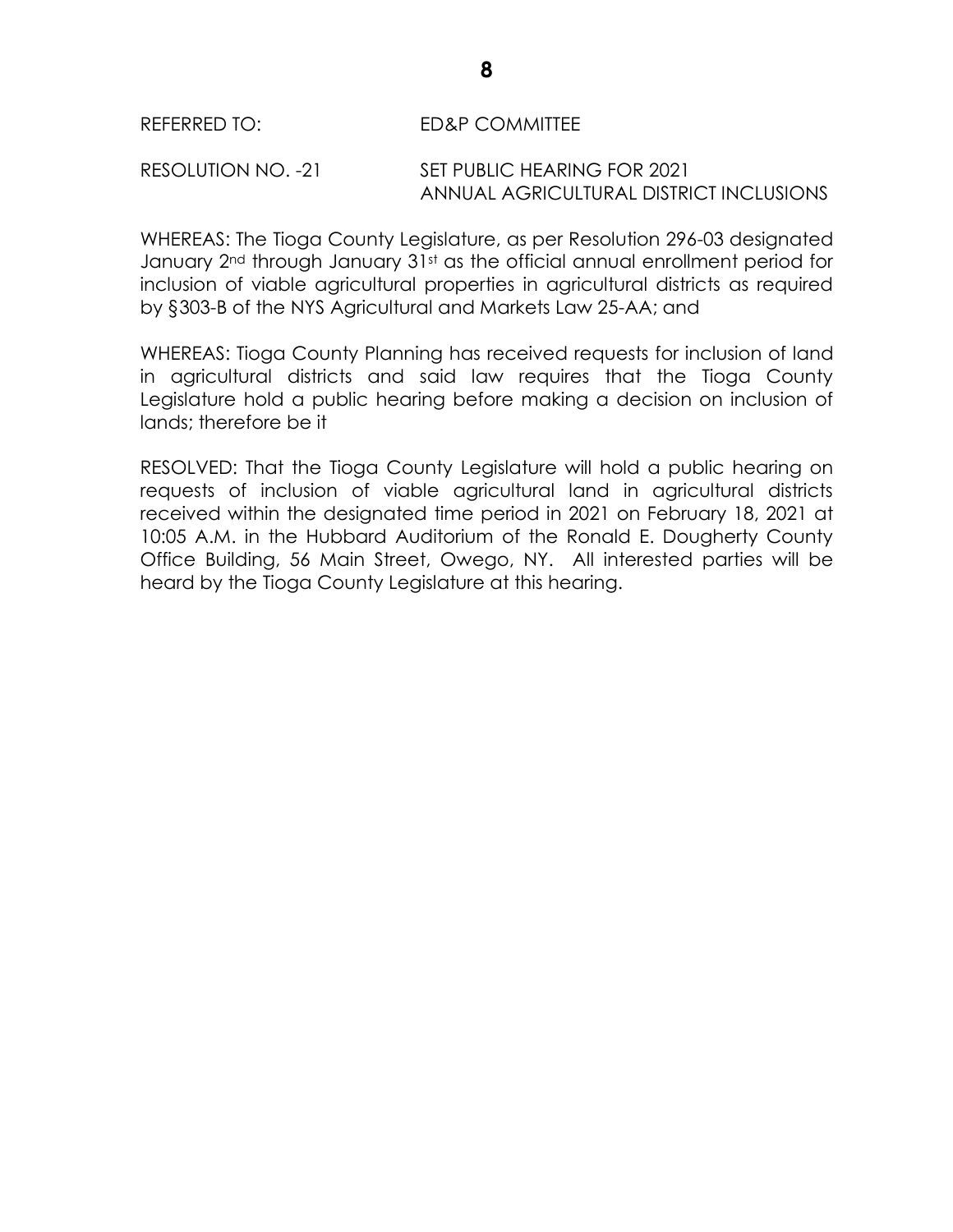**REFERRED TO:** REFERRED TO: LEGISLATIVE WORKSESSION

RESOLUTION NO. -21 HOME RULE REQUEST IN SUPPORT OF S2031/A4044: AMEND COUNTY LAW AND TAX LAW, IN RELATION TO AUTHORIZING THE COUNTY OF TIOGA TO IMPOSE AN ADDITIONAL SURCHARGE TO PAY FOR COSTS ASSOCIATED WITH UPDATING THE TELECOMMUNICATION EQUIPMENT AND TELEPHONE SERVICES NEEDED TO PROVIDE AN ENHANCED 911 EMERGENCY TELEPHONE SYSTEM TO SERVE SUCH COUNTY AND PROVIDING FOR THE REPEAL OF SUCH PROVISIONS UPON EXPIRATION THEREOF

WHEREAS: The current County of Tioga Enhanced 911 Emergency Telephone System is in need of updating; and

WHEREAS: State Legislative authority is needed to amend the current County Law by adding section 337 authorizing and empowering Tioga County Legislature to adopt, amend or repeal local laws to impose an additional surcharge per access line for the costs associated with obtaining, operating and maintaining an enhanced 911 system; and

WHEREAS: State Legislative authority is needed to amend Section 186-g of the Tax Law, paragraphs (b) and (c) of subdivision 2, as separately amended by chapters 120 and 711 of the laws of 2019, to impose a surcharge on each wireless communications device; and

WHEREAS: The additional imposed surcharges will pay for costs associated with obtaining, operating, and maintaining the telecommunication equipment and telephone services needed to provide an enhanced 911 (E911) emergency telephone system to serve Tioga County; therefore be it

RESOLVED: That the Tioga County Legislature hereby requests the enactment of Senate Bill number S2031 and Assembly Bill number A4044 entitled "An Act to amend the County Law and the Tax Law, in relation to authorizing the County of Tioga to impose an additional surcharge to pay for the costs associated with updating the telecommunication equipment and telephone services needed to provide an enhanced 911 emergency telephone system to serve such county; and providing for the repeal of such provisions upon expiration thereof.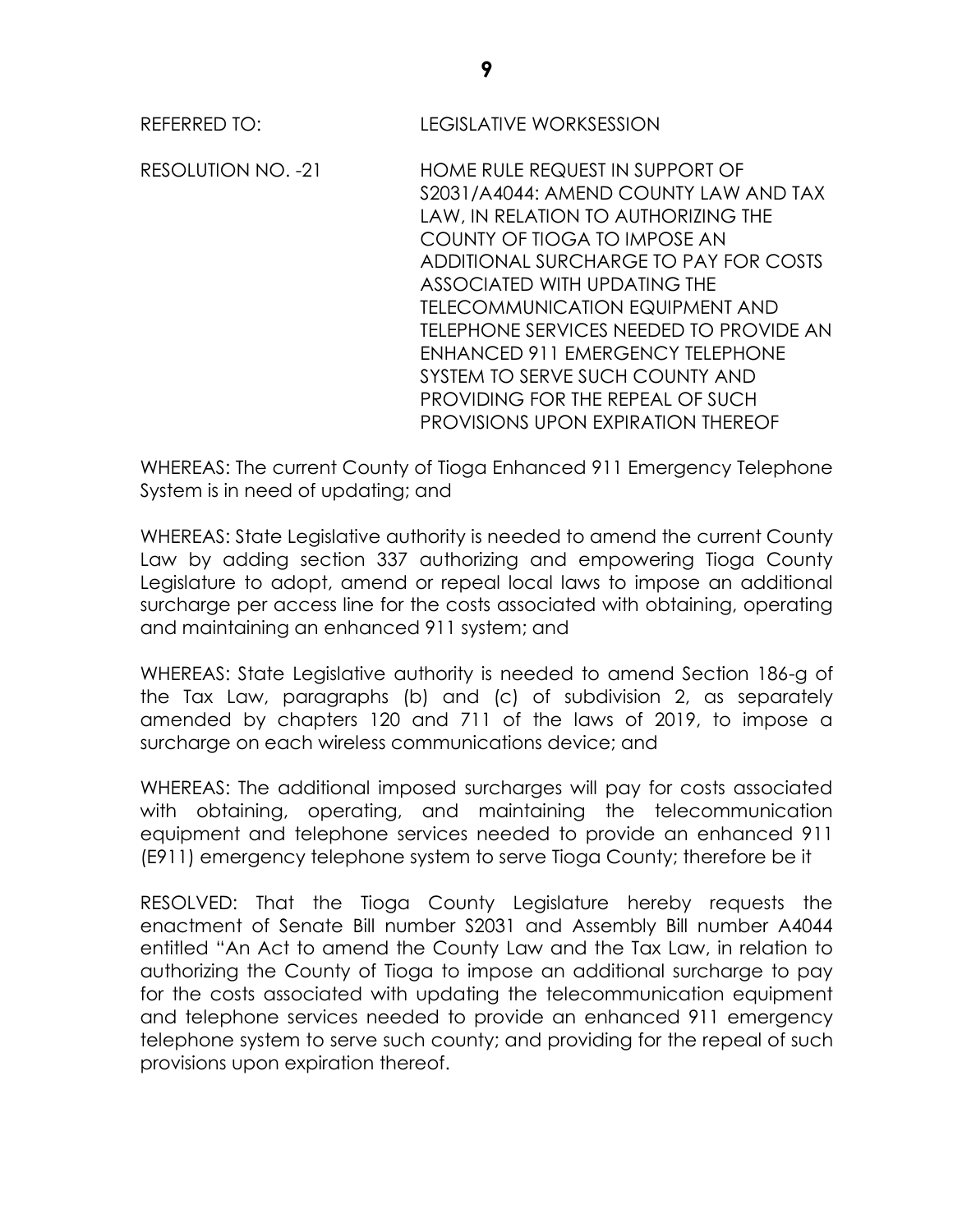REFERRED TO: PUBLIC SAFETY COMMITTEE

RESOLUTION NO. -21 RESOLUTION TO APPROVE A SOLE SOURCE CONTRACT AND MAINTENANCE AGREEMENT BETWEEN THE TIOGA COUNTY PROBATION DEPARTMENT AND AUTOMON LLC TO PROVIDE SOFTWARE AND MAINTENANCE OF THE CASELOAD EXPLORER PRODUCT

WHEREAS: The Tioga County Legislature has approved contracts between Tioga County Probation Department and AutoMon LLC since 2008; and

WHEREAS: AutoMon LLC has changed their contract status with New York State, the Tioga County Legislature is approving that the Probation Department can contract with AutoMon LLC as a sole source provider of Caseload Explorer, a software program that meets the qualifications of 9 NYCRR 345, which mandates NYS Probation Departments to use a software program that automatically sends Presentence Investigation completed in the software program to the DCJS PSI Repository in Albany, NY. Caseload Explorer software is the only software in New York State that meets this criteria; and

WHEREAS: AutoMon, LLC has summited their yearly Maintenance Agreement to Tioga County Probation which consists of the base charge of \$4,577.04 plus a fee of \$248.80 per user. Probation has 17 registered users of the software, so the total cost for basic software maintenance for 2021 is \$8,806.64; and

WHEREAS: AutoMon, LLC has agreed to credit Tioga County Probation \$419.25 towards this invoice for a "2020 COVID discount"; therefore be it

RESOLVED: That the Probation Director is approved to contract with AutoMon, LLC as a sole source provider for software and maintenance costs in 2021 for Caseload Explorer and Ce Assessments in the amount of \$8,387.39.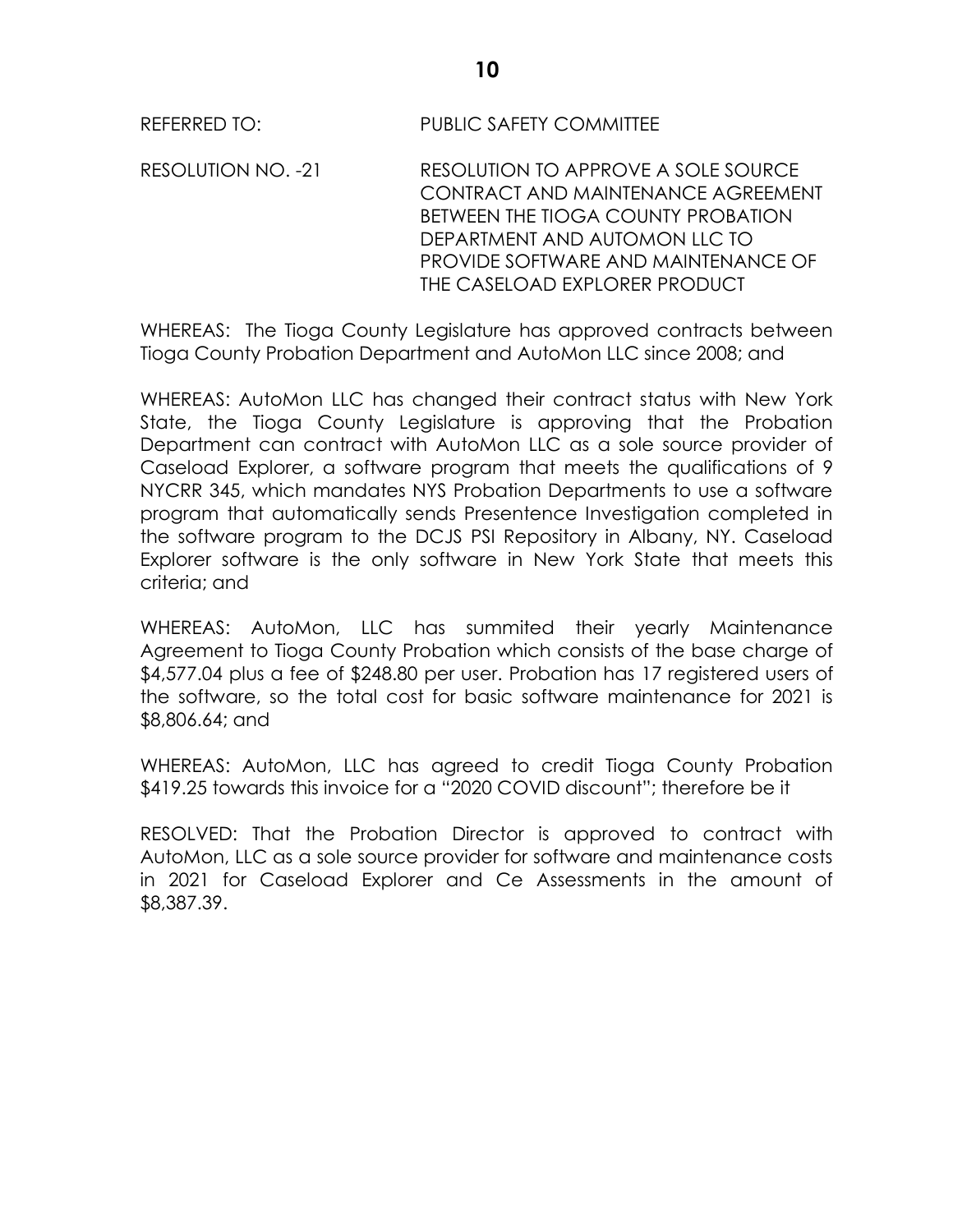RESOLUTION NO. -21 AUTHORIZING THE IMPLEMENTATION AND FUNDING OF 100% OF THE COSTS OF A TRANSPORTATION PROJECT WHICH MAY BE ELIGIBLE FOR FEDERAL AID AND OR STATE AID, OR REIMBURSEMENT FROM BRIDGE NY FUNDS

WHEREAS: A project for the rehabilitation of BIN 3335200 – West Creek Road over West Branch Owego Creek, PIN 9754.80, (the Project) is eligible for funding under Title 23 U.S. Code, as amended that calls for the apportionment of the costs of such program to be borne at the ratio of 95% Federal Funds and 5% non-Federal Funds; and

WHEREAS: The County of Tioga will design, let and construct the "project"; and

WHEREAS: The County of Tioga desires to advance the Project by making a commitment of 100% of the costs of the work of the Project or portions thereof;

NOW, THEREFORE, the Tioga County Legislature, duly convened does hereby

RESOLVED: That the Tioga County Legislature hereby approves the abovesubject project; and it is hereby further

RESOLVED: That the Tioga County Legislature hereby authorizes the County of Tioga to pay 100% of the cost of the Preliminary Engineering / Design and Construction, Construction Support and Construction Inspection work for the Project or portions thereof, with the understanding that qualified costs may be eligible for Federal-aid, State-aid, or reimbursement from Bridge NY funds; and it is further

RESOLVED: That the sum of \$1,339,000 is hereby appropriated from West Creek Road Bridge account H5110.540004.H1904 and made available to cover the costs of participation in the Construction, Construction Support and Construction Inspection phase of the Project; and it is further

RESOLVED: That the Tioga County Legislature hereby agrees that the County of Tioga shall be responsible for all costs of the project which exceed the amount of Federal-aid, State-aid, or NY Bridge Funding Awarded to the County of Tioga; and it is further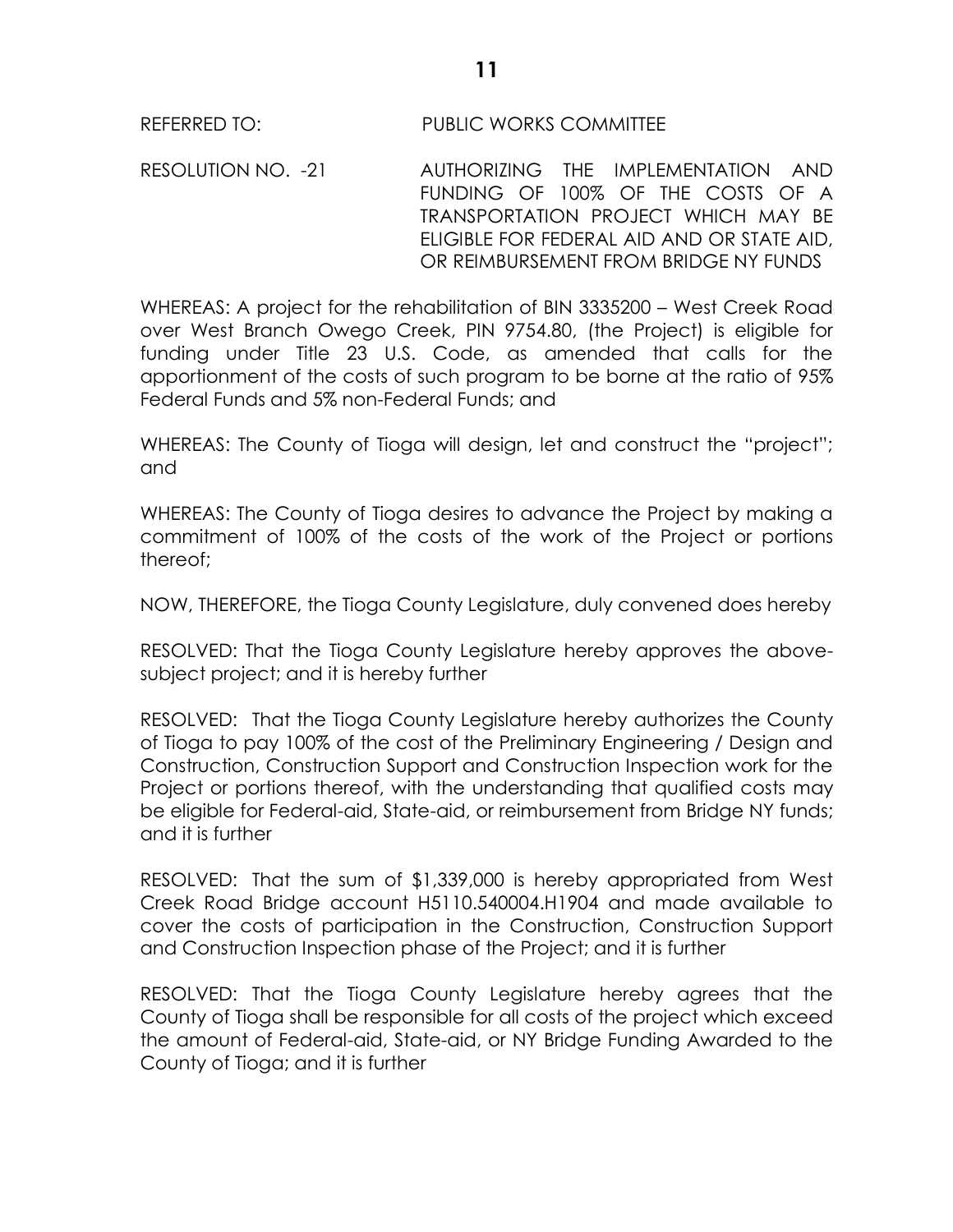RESOLVED: That in the event the Project costs not covered by Federal-aid, State-aid, or NY Bridge funding exceeds the amount appropriated above, the Tioga County Legislature shall convene as soon as possible to appropriate said excess amount immediately upon notification by the New York State Department of Transportation thereof, and it is further

RESOLVED: That the County of Tioga hereby agrees that construction of the Project shall begin no later than twenty-four (24) months after award and that the construction phase of the Project shall be completed within thirty (30) months; and it is further

RESOLVED: That the Chair of the Tioga County Legislature be and is hereby authorized to execute on behalf of the County of Tioga, all necessary Agreements, certifications or reimbursement requests for Federal Aid and/or State Aid with the New York State Department of Transportation in connection with the advancement or approval of the Project and providing for the administration of the Project and the County of Tioga's funding of project costs and permanent funding of the local share of federal-aid and state-aid eligible Project costs and all Project costs within appropriations therefore that are not so eligible; and it is further

RESOLVED: That a certified copy of this resolution be filed with the New York State Commissioner of Transportation by attaching it to any necessary Agreement in connection with the Project, and it is further

RESOLVED: That this Resolution shall take effect immediately.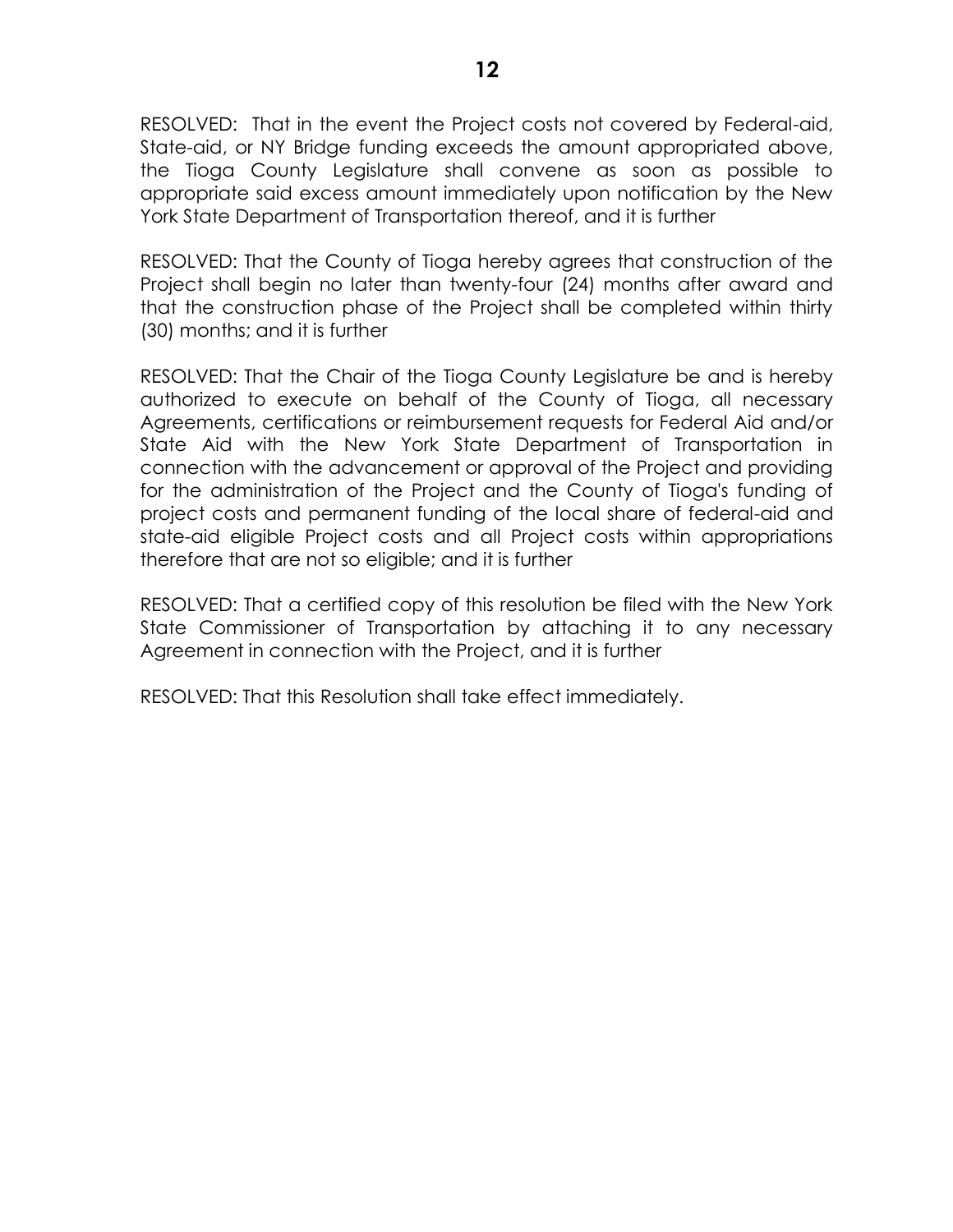REFERRED TO: PUBLIC WORKS COMMITTEE

RESOLUTION NO. -21 AWARD CONSTRUCTION WEST CREEK ROAD BRIDGE BIN: 3335200

WHEREAS: Tioga County was awarded funding for this project through NYSDOT; and

WHEREAS: Funding is available for the construction of the project; and

WHEREAS: The Commissioner of Public Works received sealed bids on January 29, 2021 and the bids results were as follows:

| Silverline Construction           | \$937,529.00   |
|-----------------------------------|----------------|
| <b>Procon Contracting LLC</b>     | \$1,066,000.00 |
| R. DeVincentis Construction, Inc. | \$1,080,000.00 |
| <b>Economy Paving</b>             | \$1,075,757.00 |
| <b>Bothar Construction</b>        | \$1,256,769.40 |
| <b>Vector Construction</b>        | \$1,019,186.43 |
| ING Civil Inc.                    | \$1,062,400.00 |
| <b>Slate Hill Constructors</b>    | \$1,182,030.28 |

WHEREAS: Delta Engineers have completed the review of the bids and finds the low bidder Silverline Construction meets all of the qualifications of the bid specifications; therefore be it

RESOLVED: That the Tioga County Legislature authorize awarding the bid to Silverline Construction not to exceed \$937,529.00 to be paid out of the following account:

H5110.540004.H1904 – West Creek Road Bridge – BIN 3335200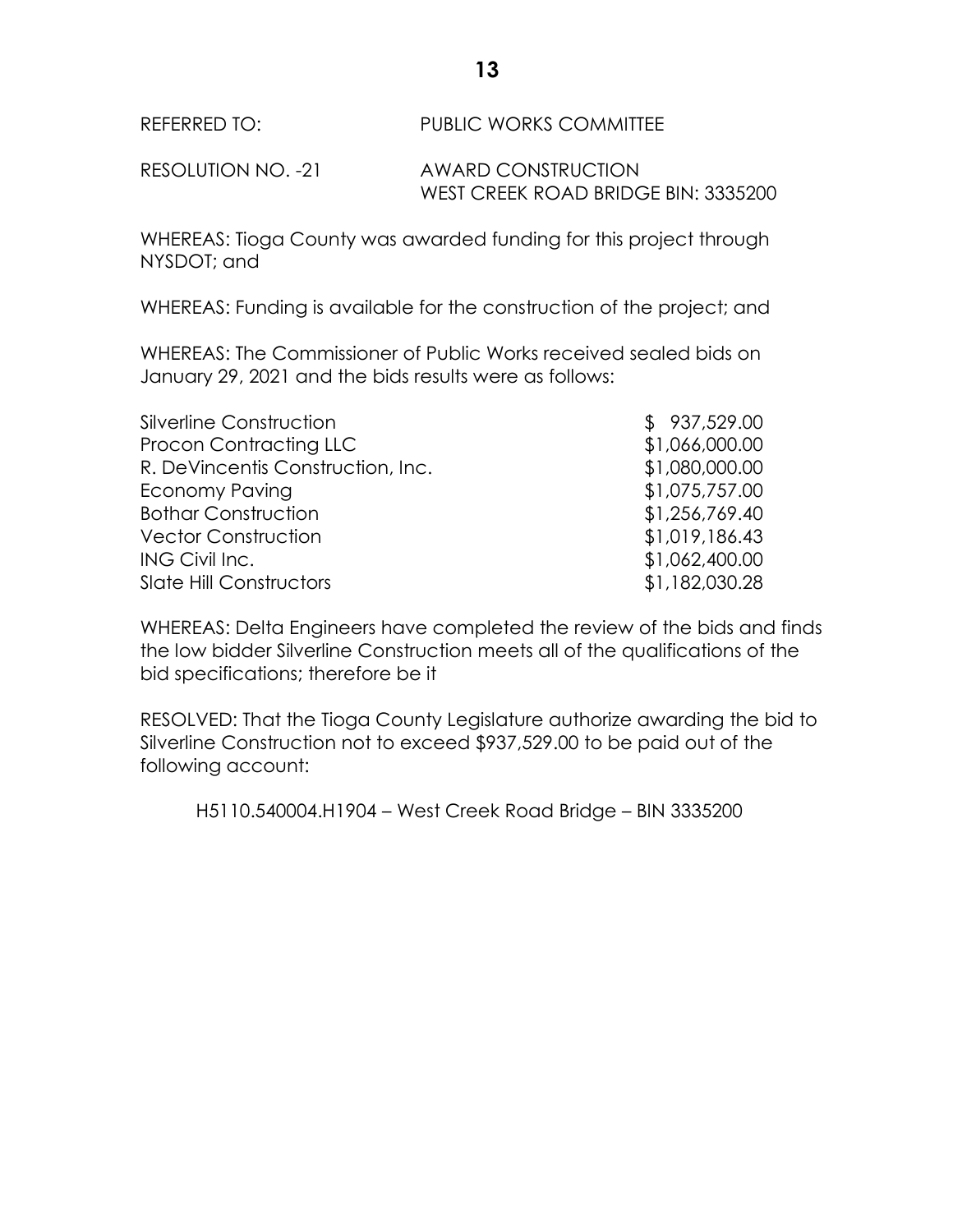| REFERRED TO: | <b>HEALTH &amp; HUMAN SERVICES COMMITTEE</b> |
|--------------|----------------------------------------------|
|              | <b>FINANCE COMMITTEE</b>                     |

RESOLUTION NO. -21 AMEND BUDGET & APPROPRIATE FUNDS PUBLIC HEALTH

WHEREAS: Tioga County Public Health has been awarded funding from New York State Department of Health (NYSDOH); and

WHEREAS: The funding is specifically designated for Public Health efforts toward Influenza Vaccination capacity in Tioga County; and

WHEREAS: Amending of Budget and Appropriation of Funds requires Legislative approval; therefore be it

RESOLVED: That funding be appropriated as follows:

| From: A4011 434010 | Public Health: State Aid | \$13,565.95 |
|--------------------|--------------------------|-------------|
|                    |                          |             |

To: A4011 540595 Public Health: Services Rendered \$13,565.95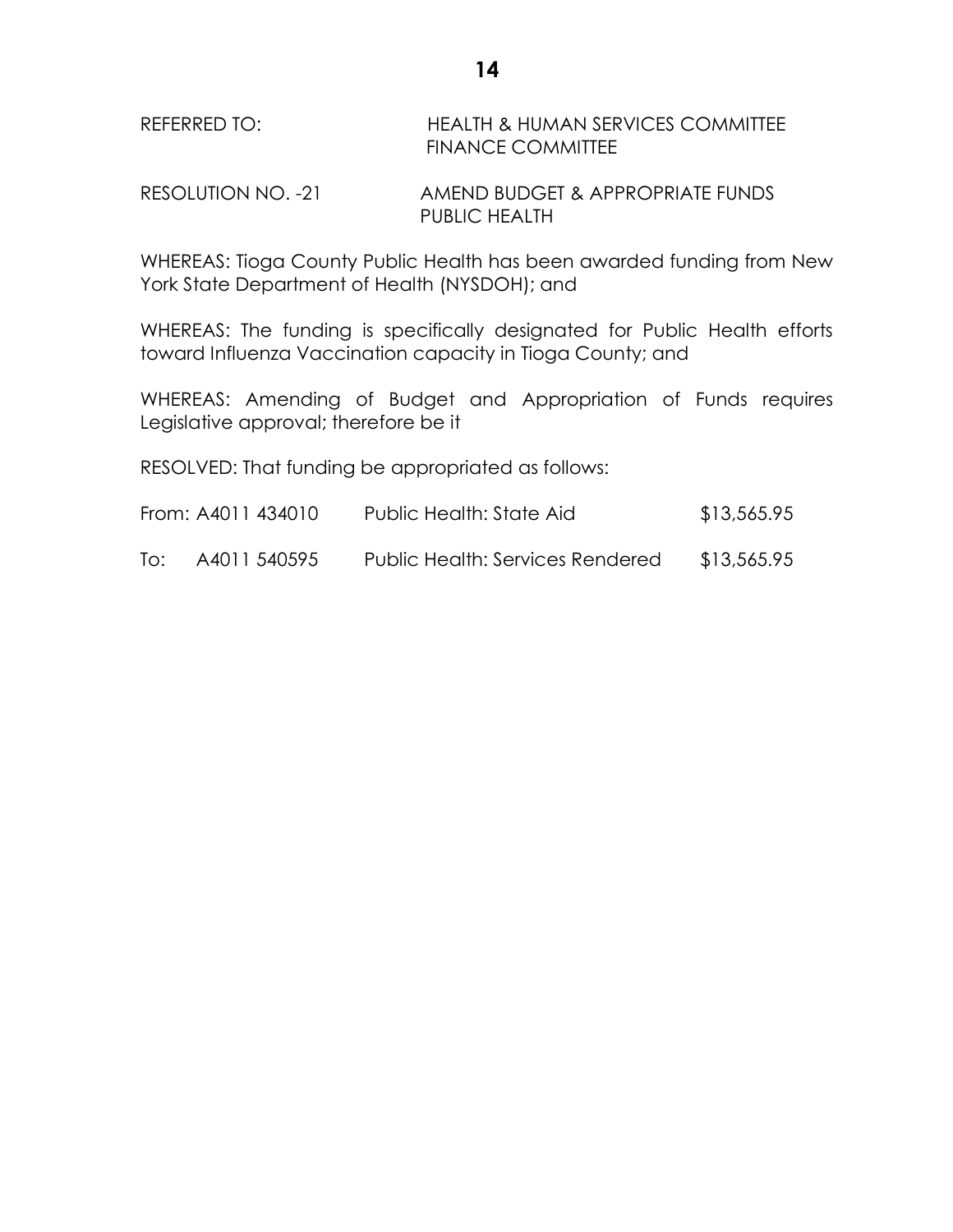RESOLUTION NO. –21 APPROVE FUNDING 2020 YOUTH BUREAU PROGRAM FUNDING INCREASE

WHEREAS: The Tioga County Legislature approves Youth Bureau program funding which is 100% reimbursable from the New York State Office of Children and Family Services; and

WHEREAS: The Tioga County Youth Bureau's 2020 program funding was initially approved by Resolution 232-20; and

WHEREAS: New York State Office of Children and Family Services has now increased funding for County sponsored Youth Bureau programs by \$4,550; and

WHEREAS: The Tioga County Youth Board, in consultation with the Department of Social Services, has recommended the following program have the previously approved allocation increased by the amount below to utilize this increased allocation:

Kali's Klub House 7 Keys to Success Program \$4,550

Therefore be it;

RESOLVED: That the above program, as recommended by the Tioga County Youth Board, be approved by the Tioga County Legislature for this increased funding in the amount indicated above.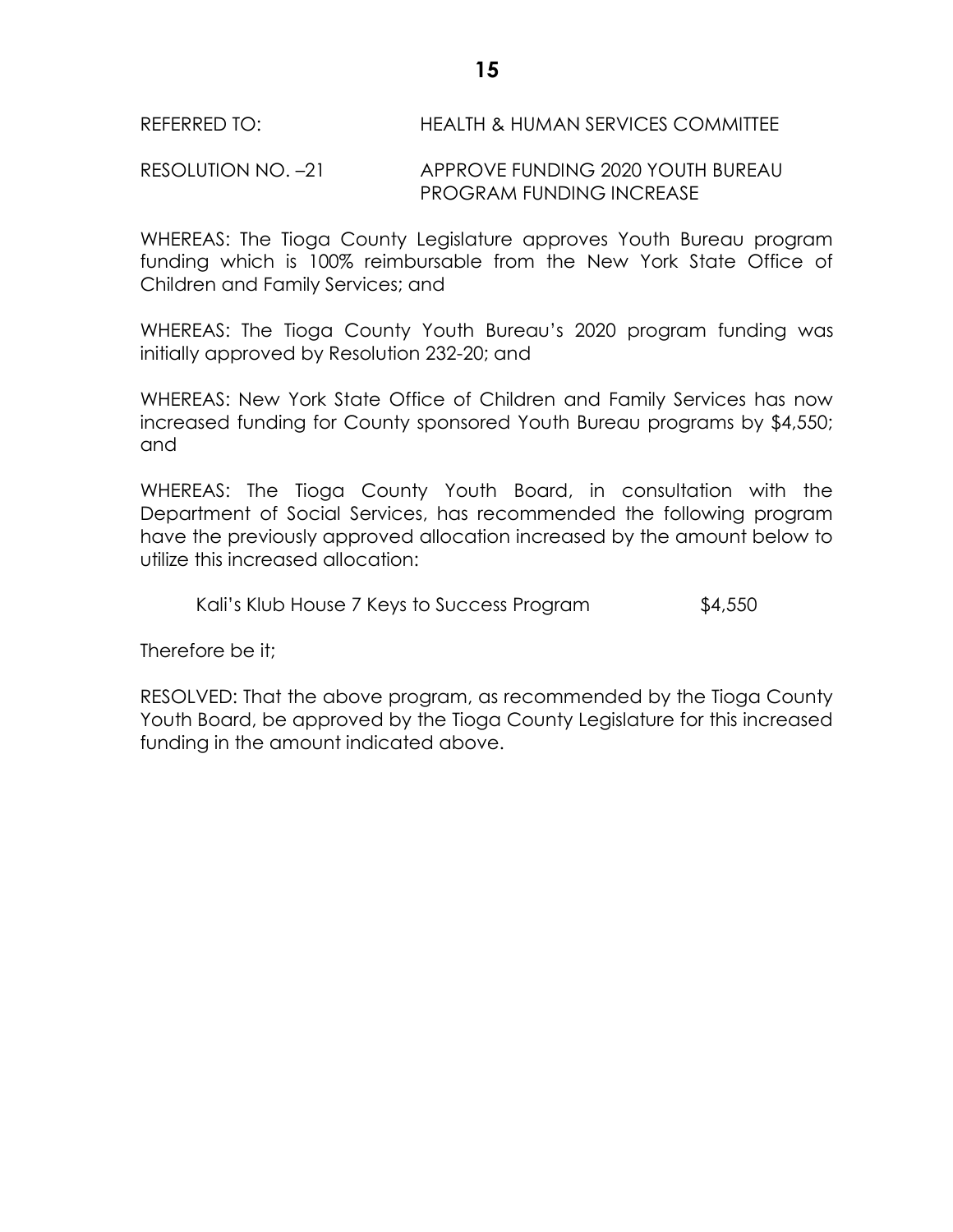| REFERRED TO: | <b>HEALTH &amp; HUMAN SERVICES COMMITTEE</b> |
|--------------|----------------------------------------------|
|              | <b>FINANCE COMMITTEE</b>                     |
|              |                                              |

RESOLUTION NO. - 21 RE-ESTABLISH PRIOR YEAR 2020 UNSPENT FUNDS FOR 2021 BUDGET SOCIAL SERVICES

WHEREAS: NYS has not billed the Department of Social Services for the local share of Secure Detention Services for 2015 through 2020; and

WHEREAS: The Department of Social Services has estimated the amount of unbilled services to be \$191,228; and

WHEREAS: Re-establishment of prior year funds requires Legislative approval; therefore be it

RESOLVED: That the following account and amount are re-established and the 2021 budget is amended.

A6010.540487 JD Program Expense \$191,228.00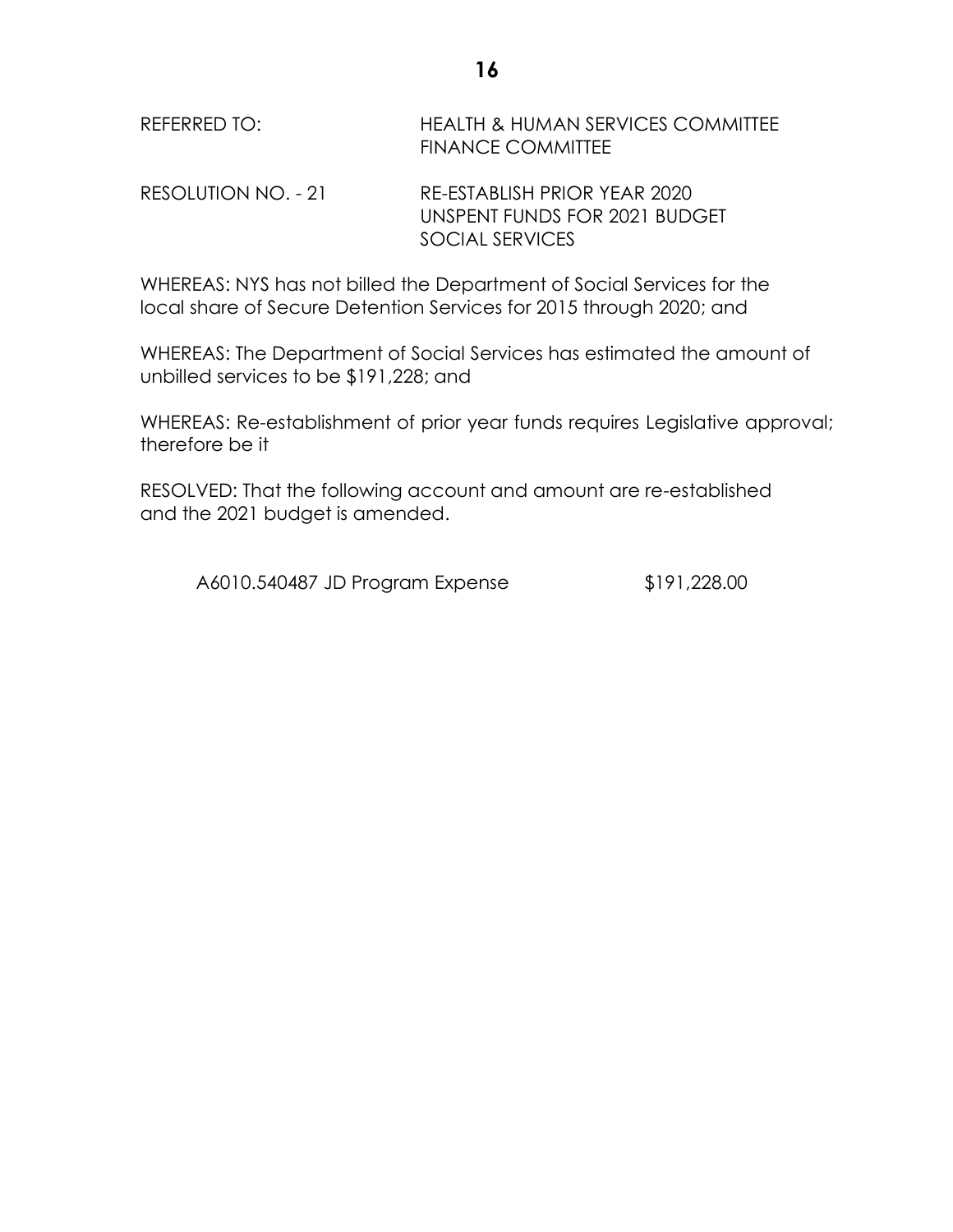| REFERRED TO: | <b>HEALTH &amp; HUMAN SERVICES COMMITTEE</b> |
|--------------|----------------------------------------------|
|              | <b>FINANCE COMMITTEE</b>                     |
|              |                                              |

RESOLUTION NO. -21 RE-ESTABLISH PRIOR YEAR 2020 UNSPENT FUNDS FOR 2021 BUDGET SOCIAL SERVICES

WHEREAS: Pending final approval of the 2020 Raise the Age Plan, the Department of Social Services has not been billed for related Maintenance and Aftercare Services; and

WHEREAS: The Department of Social Services has estimated the amount of unbilled services to be \$325,872.28; and

WHEREAS: Budget Officer shall be authorized to make necessary budget transfers based on final year-end numbers; and

WHEREAS: Re-establishment of prior year funds requires Legislative approval; therefore be it

RESOLVED: That the following DSS accounts and amounts are re-established and the 2021 budget be amended as follows:

# **DSS PROGRAM – Raise the Age**

| A6123 540487 RTA JD Program Expense                | $\mathcal{P}$ | 307,672.28 |
|----------------------------------------------------|---------------|------------|
| A6123 436230 RTA State Aid-Juvenile Delinquent     | $\mathbb{S}$  | 307,672.28 |
| A6070 540487 RTA JD Program Expense                | $\mathcal{R}$ | 18,200.00  |
| A6070 436700 RTA State Aid-Services for Recipients | $\mathcal{L}$ | 18,200.00  |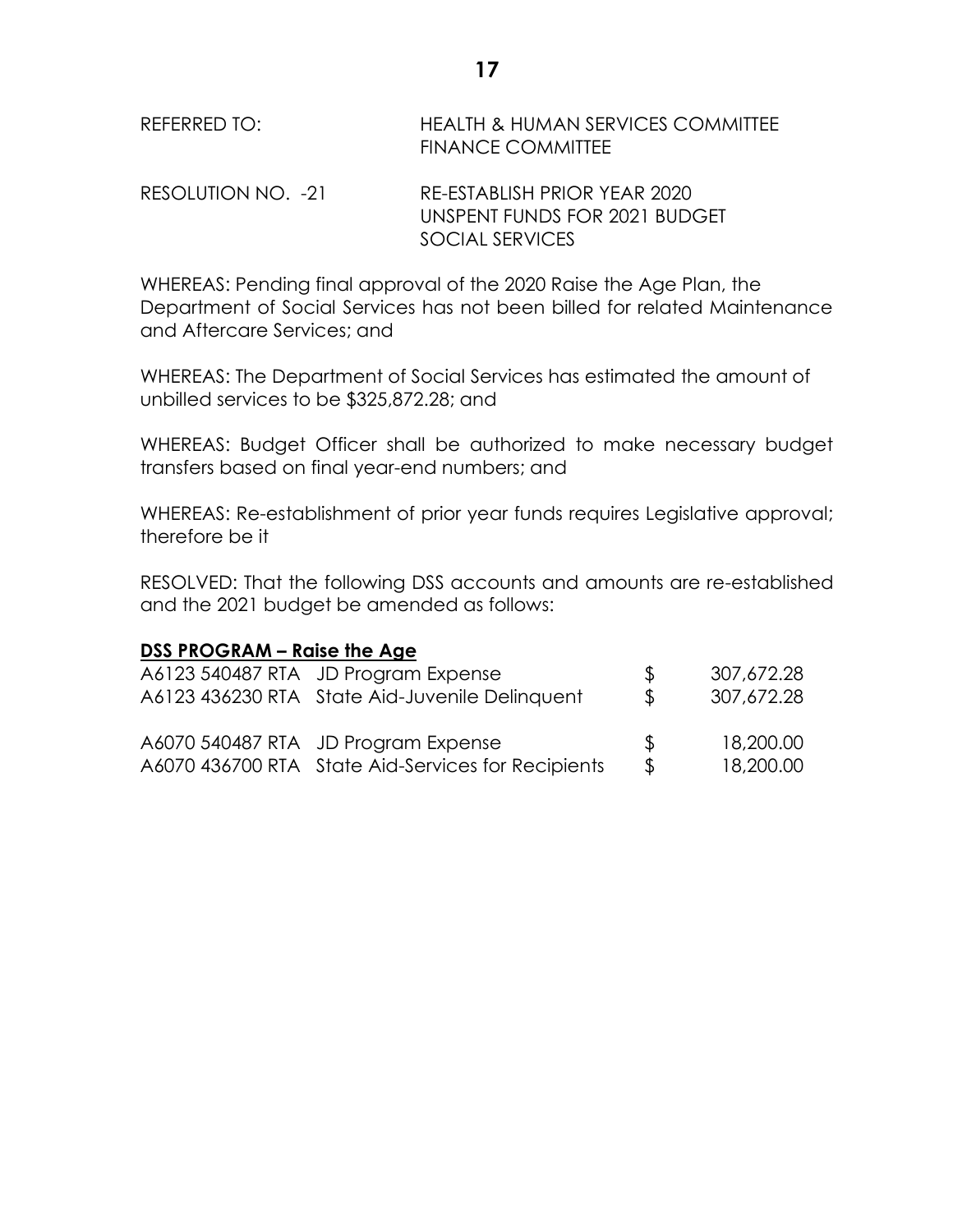# REFERRED TO: **INFORMATION TECHNOLOGY COMMITTEE** PERSONNEL COMMITTEE

RESOLUTION NO. -21 AUTHORIZE APPOINTMENT: NETWORK ADMINISTRATOR

WHEREAS: Legislative approval is required for any appointment to a nonunion position within Tioga County; and

WHEREAS: The position of Network Administrator (\$52,824-\$62,824, Non-union) has been vacant since August 29, 2020, due to resignation; and

WHEREAS: The Chief Information Officer has recruited for said vacancy and has identified a qualified candidate; therefore be it

RESOLVED: That the Chief Information Officer is authorized to provisionally appoint Cuyler Kochin to the title of Network Administrator at an annual salary of \$55,000.00 effective February 16, 2021, pending successful completion of all civil service examination requirements.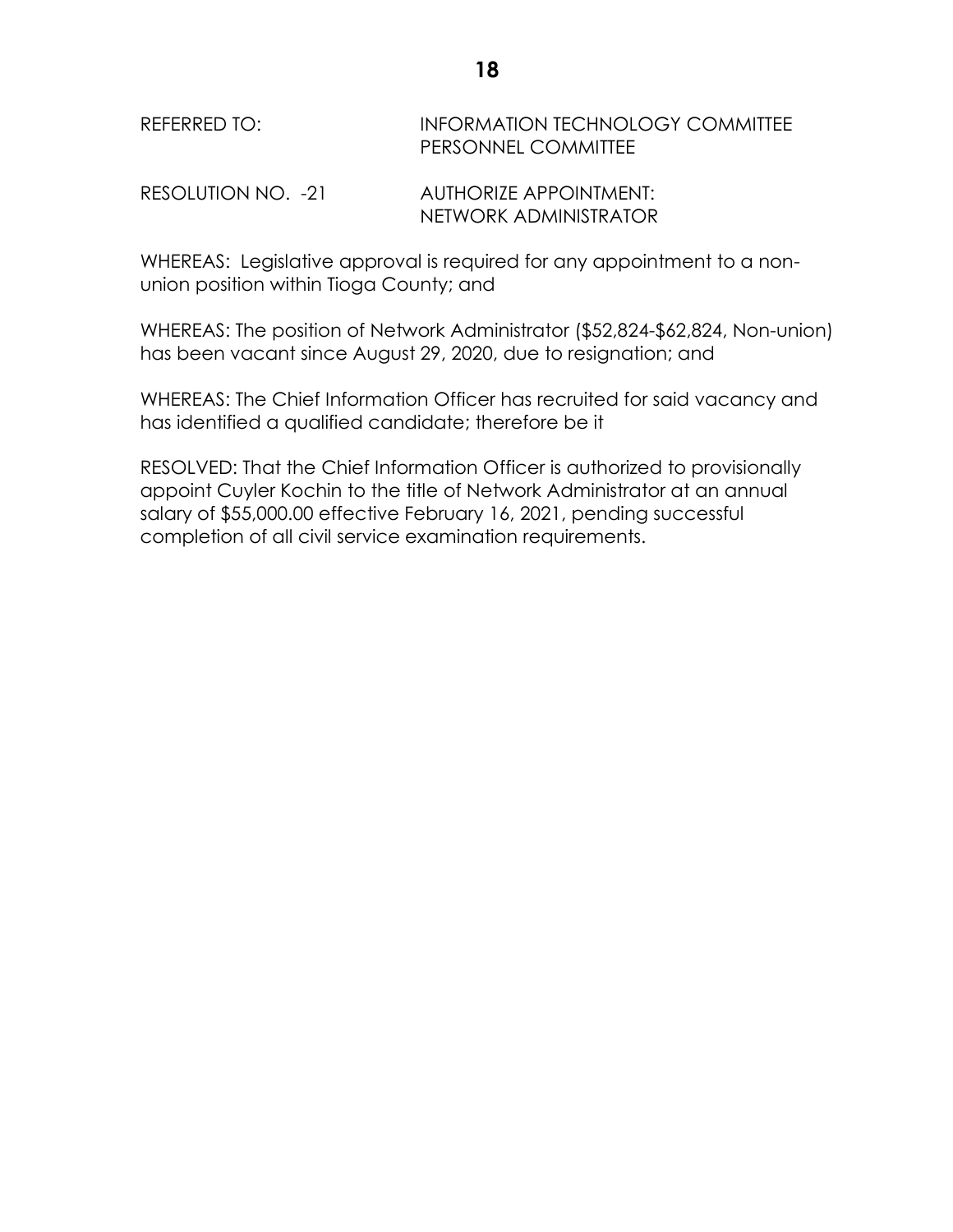| REFERRED TO: | ADMINISTRATIVE SERVICES COMMITTEE |
|--------------|-----------------------------------|
|              | <b>PERSONNEL COMMITTEE</b>        |
|              |                                   |

RESOLUTION NO. --21 APPOINTMENT OF DEMOCRATIC DEPUTY COMMISSIONER OF ELECTIONS BOARD

WHEREAS: Legislative approval is required for any appointment to a nonunion position within Tioga County; and

WHEREAS: The position of Deputy Commissioner of Elections Board (Democratic) has been vacant since December 31, 2020, due to removal; and

WHEREAS: The Democratic Election Commissioner received verbal authorization at the December 22, 2020, Legislative Worksession to fill said position prior to the 90-day delay implemented by Resolution 195-20; and

WHEREAS: The Democratic Election Commissioner has selected a candidate to fill said vacancy; therefore be it

RESOLVED: That Sandra Cooper shall be appointed as Deputy Commissioner of Elections effective February 17, 2021, annual non-union salary of \$36,235.